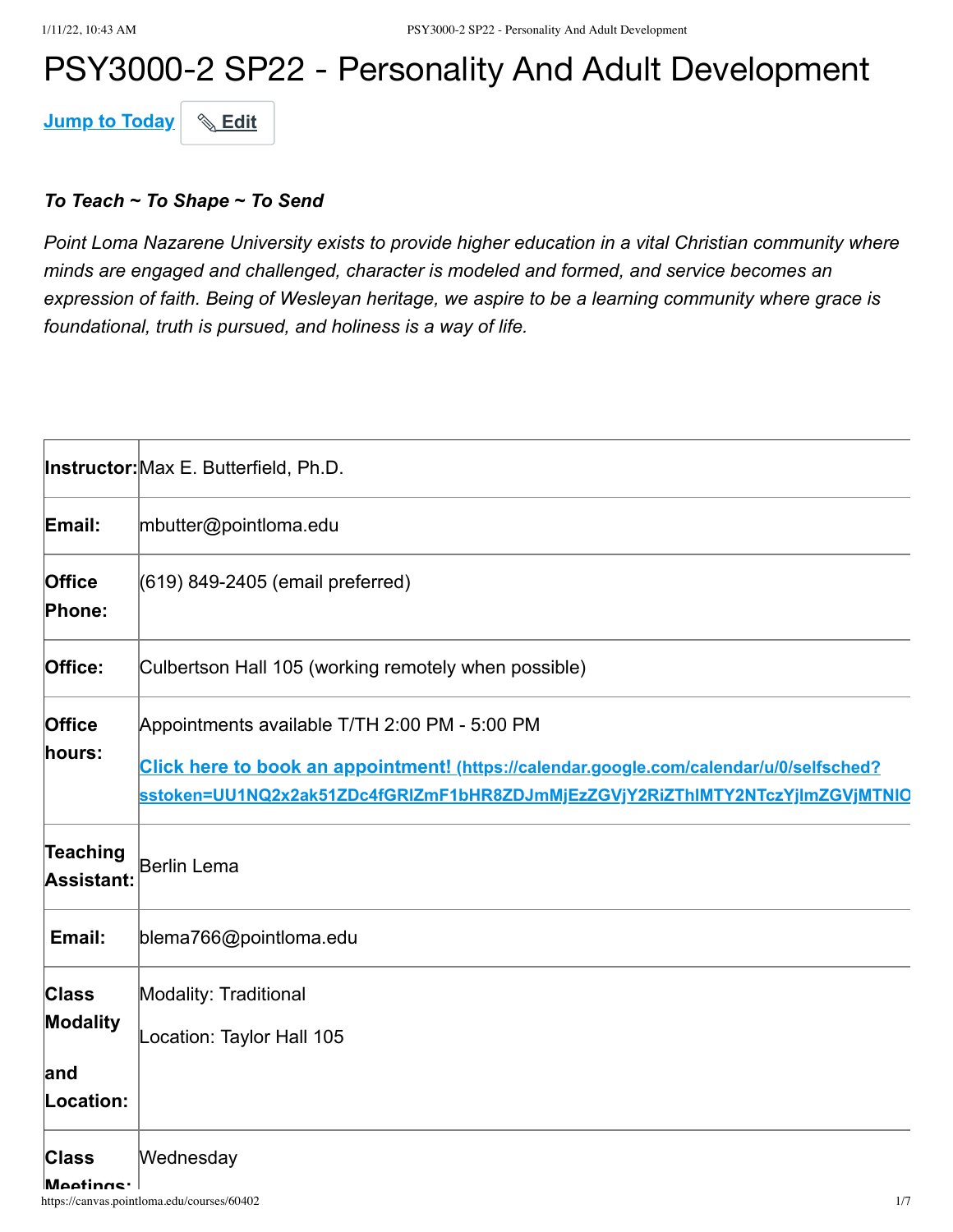| 1/11/22, 10:43 AM | PSY3000-2 SP22 - Personality And Adult Development            |
|-------------------|---------------------------------------------------------------|
| ாப்பைப்படுக்      | $3:00 - 6:15$ PM                                              |
| Units:            | 14                                                            |
| Final<br>Exam:    | Monday, May 2, 2021<br>1:30 - 4:00 PM                         |
| Text:             | None, all required materials will be provided free of charge. |

#### **COURSE DESCRIPTION**

From the catalog: "An introductory survey of classic theories and contemporary empirical research in the fields of personality and adult development psychology. Distinct domains of knowledge regarding human nature, individual differences, and adult development and aging are covered. Emphasis is placed on developing a greater capacity for self-awareness and critical thinking."

## **COURSE OUTLINE**

| Timeframe Topic |                                      |
|-----------------|--------------------------------------|
| Week 1          | Introduction to personality          |
| Week 2          | Person perception                    |
| Week 3          | Personality testing                  |
| Week 4          | Personality throughout the lifespan  |
| Week 5          | Capstone 1: Personality basics       |
| Week 6          | Personality and the brain            |
| Week 7          | Personality, evolution, and genetics |
|                 |                                      |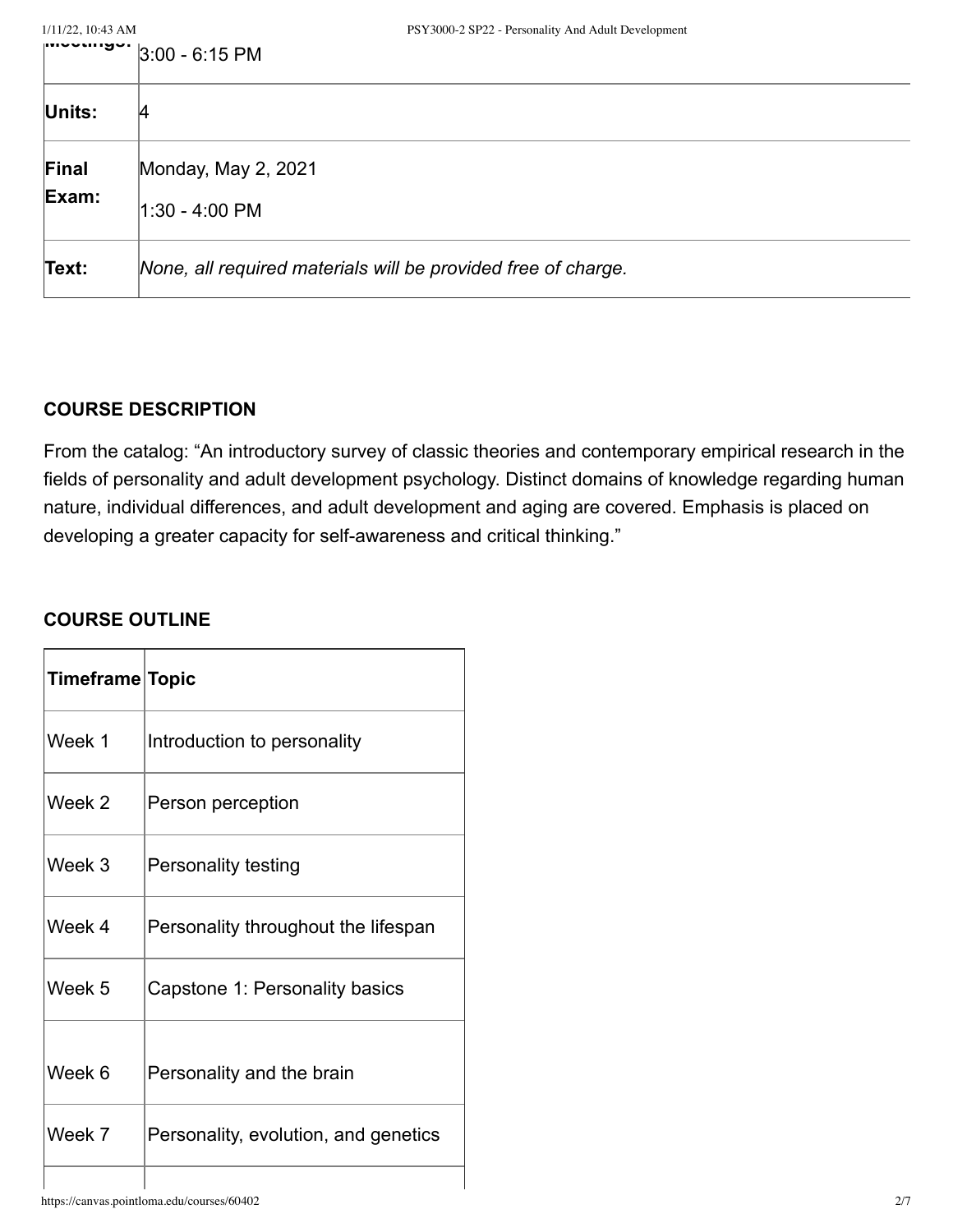| Week 8  | Freudian personality theory                       |
|---------|---------------------------------------------------|
| Week 9  | Neo-Freudian personality theory                   |
| Week 10 | Capstone 2: Personality, mind, and<br>body        |
| Week 11 | Humanism, positive psychology, and<br>personality |
| Week 12 | Behaviorism, social learning, and<br>personality  |
| Week 13 | Cognitive theories of personality                 |
| Week 14 | Self and personality                              |
| Week 15 | Capstone 3: Perspectives on<br>personality        |

#### **COURSE LEARNING OUTCOMES**

Our most important and basic objectives are for students to...

- Evaluate classic theories and contemporary empirical research in the fields of personality and adult development psychology
- Explore philosophical and empirical approaches to understanding human nature, individual differences, and adult development and aging
- Develop a greater capacity for self-awareness and critical thinking

# **COURSE CREDIT HOUR INFORMATION**

In the interest of providing sufficient time to accomplish the stated Course Learning Outcomes, this class meets the PLNU credit hour policy for a four unit class delivered over 15 weeks. Specific details about how the class meets the credit hour requirement can be provided by the university or our accrediting bodies.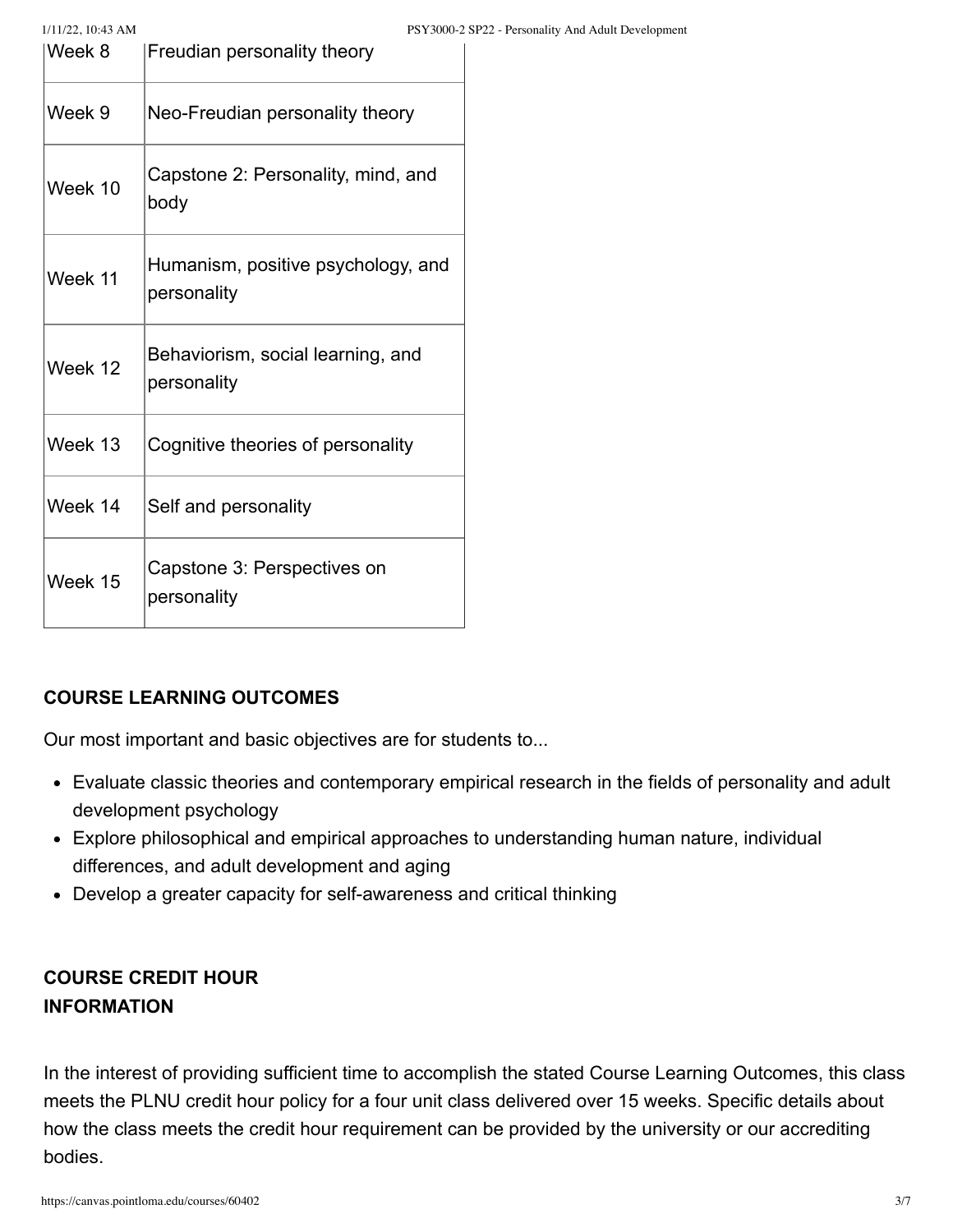#### **STATE AUTHORIZATION**

State authorization is a formal determination by a state that Point Loma Nazarene University is approved to conduct activities regulated by that state. In certain states outside California, Point Loma Nazarene University is not authorized to enroll online (distance education) students. If a student moves to another state after admission to the program and/or enrollment in an online course, continuation within the program and/or course will depend on whether Point Loma Nazarene University is authorized to offer distance education courses in that state. It is the student's responsibility to notify the institution of any change in his or her physical location. Refer to the map on State Authorization to view which states allow online (distance education) outside of California.

#### **USE OF TECHNOLOGY**

In order to be successful in the online environment, you'll need to meet the minimum technology and system requirements; please refer to the Technology and System Requirements information. Additionally, students are required to have headphone speakers compatible with their computer available to use. If a student is in need of technological resources please contact student-techrequest@pointloma.edu. Problems with technology do not relieve you of the responsibility of participating, turning in your assignments, or completing your class work.

#### **PLNU ATTENDANCE AND PARTICIPATION POLICY**

Regular and punctual attendance at all synchronous class sessions is considered essential to optimum academic achievement. If the student is absent for more than 10 percent of class sessions (virtual or face-to-face), the faculty member may issue a written warning of de-enrollment. If the absences exceed 20 percent, the student may be de-enrolled without notice until the university drop date or, after that date, receive the appropriate grade for their work and participation. For example, when absences reach 20 percent, the final letter grade will be adjusted down one full letter grade to account for lost learning due to diminished participation and engagement (e.g., from an A to B).

#### **Asynchronous Attendance/Participation Definition**

In some courses, a portion of the credit hour content will be delivered asynchronously and attendance will be determined by submitting the assignments by the posted due dates. See Academic Policies in the Undergraduate Academic Catalog. If absences exceed these limits but are due to university excused health issues, an exception will be granted. A day of attendance in asynchronous content is determined

as contributing a substantive note, assignment, discussion, or submission by the posted due date. Failure to meet these standards will result in an absence for that day.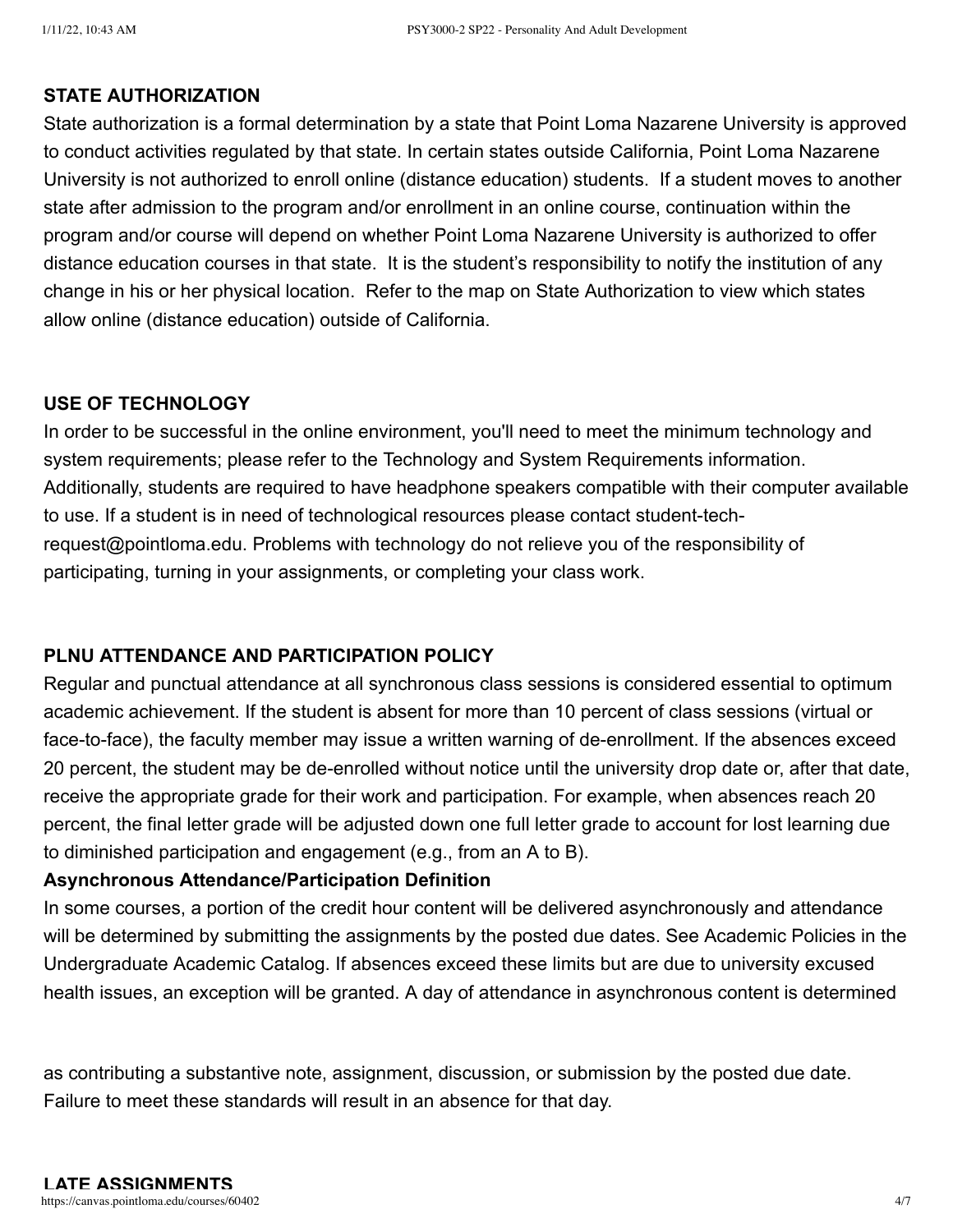Please pay close attention to the **due date** and the **available until** date. They are different. All assignments are due on the due date, but they are still eligible for credit until the available until date. After assignments expire, they are not eligible for credit without an official excused absence. Official excused absences are given by the Provost's Office.

#### **INCOMPLETES**

Incompletes for the course will only be assigned in extremely unusual circumstances.

#### **FINAL EXAMINATION POLICY**

Successful completion of this class requires taking the final examination **on its scheduled day**. The final examination schedule is posted on the **Class Schedules [\(http://www.pointloma.edu/experience/academics/class-schedules\)](http://www.pointloma.edu/experience/academics/class-schedules)** . No requests for early examinations or alternative days will be approved.

### **COURSE OUTLINE**

See Course Summary (below) for the schedule of activities. You will work closely with me to track your hours and develop meaningful projects according to your own timeline.

# **PLNU COPYRIGHT POLICY**

Point Loma Nazarene University, as a non-profit educational institution, is entitled by law to use materials protected by the US Copyright Act for classroom education. Any use of those materials outside the class may violate the law.

# **PLNU ACADEMIC HONESTY POLICY**

Students should demonstrate academic honesty by doing original work and by giving appropriate credit to the ideas of others. Academic dishonesty is the act of presenting information, ideas, and/or concepts as one's own when in reality they are the results of another person's creativity and effort. A faculty member who believes a situation involving academic dishonesty has been detected may assign a failing

grade for that assignment or examination, or, depending on the seriousness of the offense, for the course. Faculty should follow and students may appeal using the procedure in the university Catalog. See **Academic Policies [\(http://catalog.pointloma.edu/content.php?catoid=18&navoid=1278\)](http://catalog.pointloma.edu/content.php?catoid=18&navoid=1278)** for definitions of kinds of academic dishonesty and for further policy information.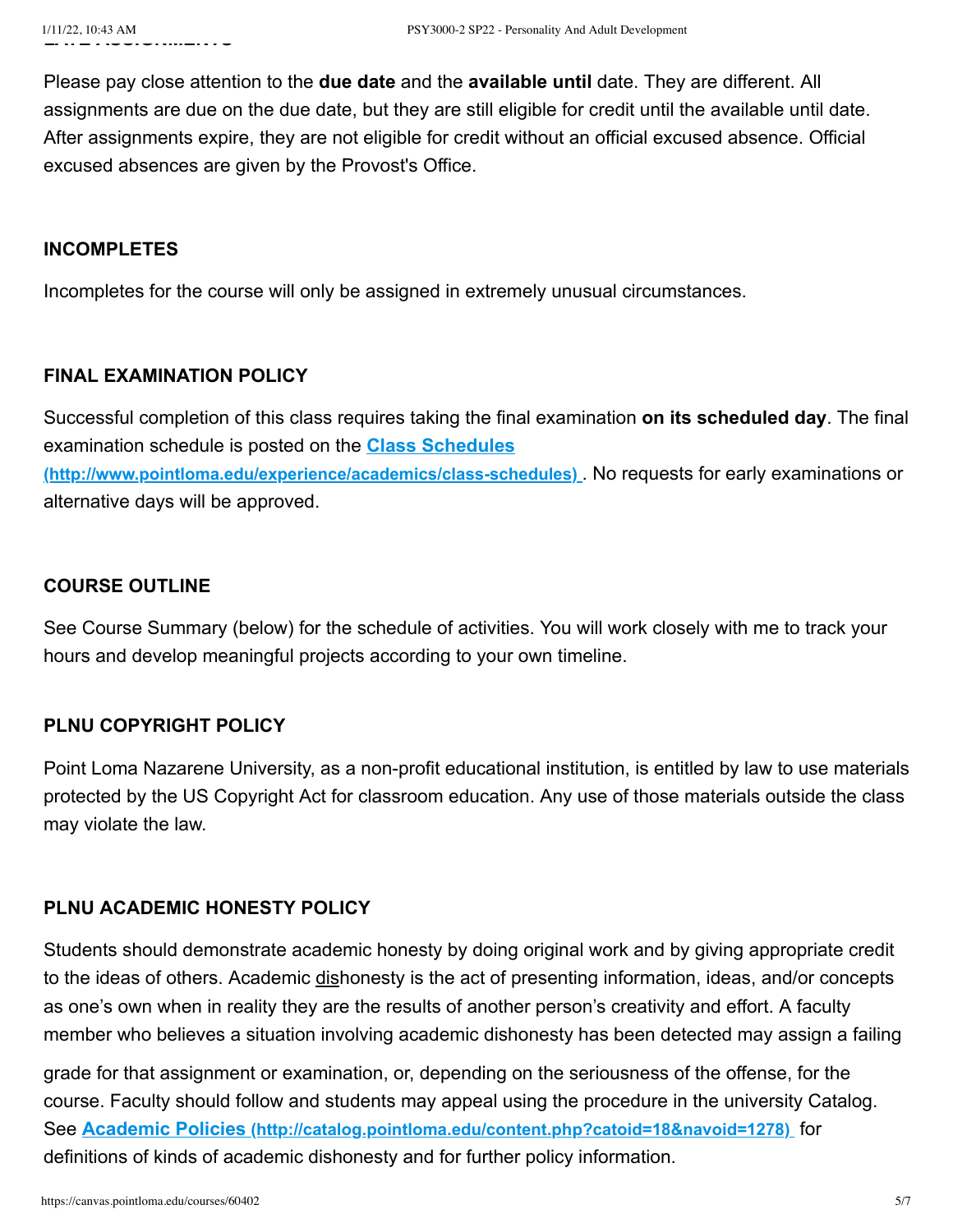#### **PLNU ACADEMIC ACCOMMODATIONS POLICY**

While all students are expected to meet the minimum standards for completion of this course as established by the instructor, students with disabilities may require academic adjustments, modifications or auxiliary aids/services. At Point Loma Nazarene University (PLNU), these students are requested to register with the Disability Resource Center (DRC), located in the Bond Academic Center. (DRC@pointloma.edu or 619-849-2486). The DRC's policies and procedures for assisting such students in the development of an appropriate academic adjustment plan (AP) allows PLNU to comply with Section 504 of the Rehabilitation Act and the Americans with Disabilities Act. Section 504 (a) prohibits discrimination against students with special needs and guarantees all qualified students equal access to and benefits of PLNU programs and activities. After the student files the required documentation, the DRC, in conjunction with the student, will develop an AP to meet that student's specific learning needs. The DRC will thereafter email the student's AP to all faculty who teach courses in which the student is enrolled each semester. The AP must be implemented in all such courses.

If students do not wish to avail themselves of some or all of the elements of their AP in a particular course, it is the responsibility of those students to notify their professor in that course. PLNU highly recommends that DRC students speak with their professors during the first two weeks of each semester about the applicability of their AP in that particular course and/or if they do not desire to take advantage of some or all of the elements of their AP in that course.

#### **CHANGE IN SYLLABUS OR SCHEDULE**

It is possible that I will make modifications to the syllabus or schedule during the semester. If this occurs, I will make an announcement by email, in class, or both.

#### **ASSESSMENT AND GRADING**

Your final letter grade will be determined by a variety of assessments of your engagement, knowledge, and ability to apply what you have learned. Your grade will be determined by the overall percentage of points at the end of the semester. In order to ensure fair grading, I will calculate your grade using both total points and z scores, which measure your performance compared with the performance of the class (i.e., grading on a 'curve'). The score that will ultimately be used for you is the one that results in

the **higher** of the scores. In order to pass this course, however, you must earn at least 50 % of all possible points.